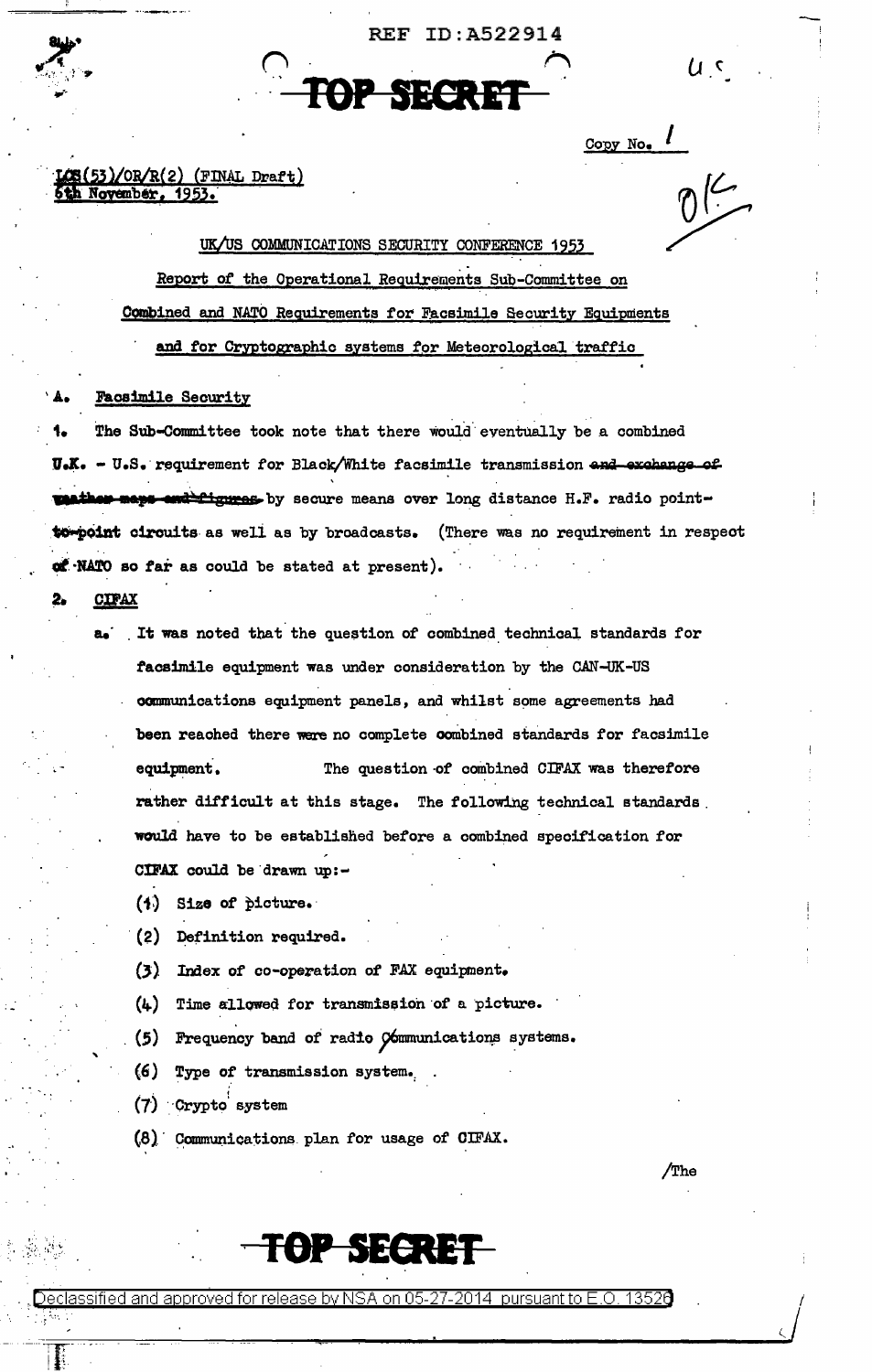The Sub-Committee agreed that  $(1)$  through  $(5)$  were already covered by the CAN-UK-US J.C.-E.C. deliberations; but made the following recommendations on the remainder.

2

**REF ID: A522914** 

# Type of Transmission System

Whilst it is understood that the J.C.-E.C.'s had already agreed that multi channel SCFM was the best method of transmission for CIFAX for other than short distances ground wave H.F. radio links, the Sub-Committee recommended that the Executive Committee should be asked to invite the Communications Equipment panels of the CAN-UK-US J.C.-E.C.'s to agree a technical specification for a multi channel SCFM transmission system for combined use in conjunction with CIFAX.

### Type of Crypto System

The Sub-Committee noted that both the U.S. and the U.K. had specific projects for black/white CIFAX under test, but it was as yet too early to consider one to meet combined requirements. The only comment which could be made at this stage was that such a system must be reliable in operation and present no undue maintenance problems.

Communications plan for using CIFAX

The requirements of equipments and volume of traffic were estimated to be:-

 $U$ . $K$ .

## Air Ministry Meteorological Office

Some point-to-point circuits.

Single transmission broadcast on 3 frequencies each to 20-40 receivers.

64 pictures a day from each transmitter would be adequate

TOP SECRET

Royal Navy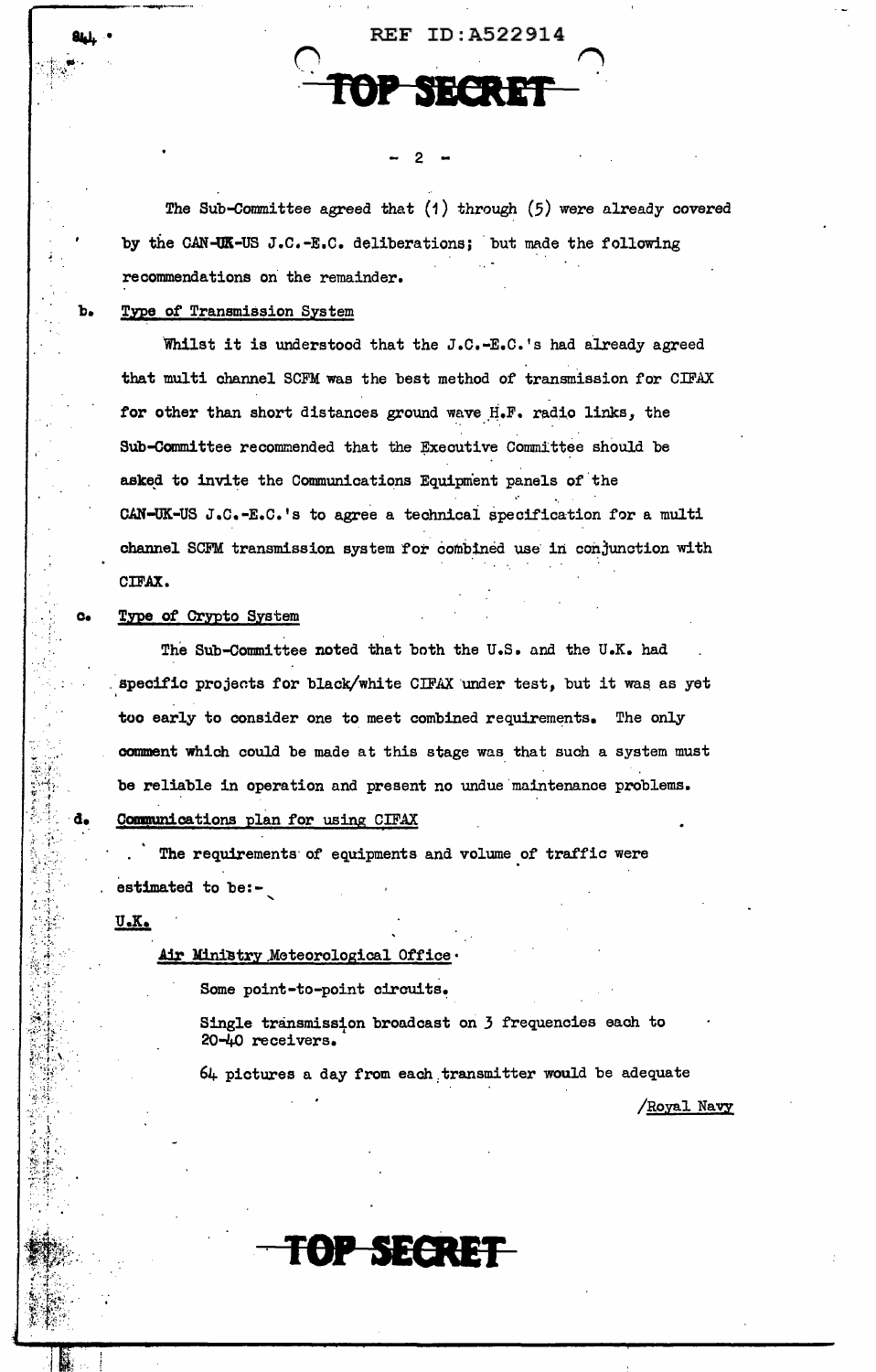# **REF ID: A522914**

# Royal Navy

Some point-to-point circuits.

2 or more Broadcast systems each with  $12 - 20$ "receiving only" stations envisaged at the moment but a further requirement is possible. 64 pictures a day from each transmitter would be

adequate.

The U.K. requirements would involve point-to-point circuits to North American and European Stations; but mainly broadcasts from Dunstable.

On the Continent a few score receivers would be necessary, all receiving continuous transmissions.

 $U.S.$ 

医子宫切除术 医单

Navy

8 point-to-point circuits.

Probably 7 broadcast stations each with 12-20 receivers.

48 pictures a day from each transmitter.

# Air Force

The U.S.A.F. requirements involved up to ten continuous broadcast facilities each with approximately 20 "receiving only" stations.

There is also a requirement for up to a hundred pointto-point secure facsimile circuits.

⁄в.

There was a general requirement in the Navies to read broadcasts from both mations. In the Air Forces this was not so important but it was considered desirable to standardise equipment so as to make interworking possible if required.

The Sub-Committee recommend that reports of the trials carried out on Mountebank, AFSAJ 700 and AFSAX D 503 should be exchanged when available.

TOP SECRET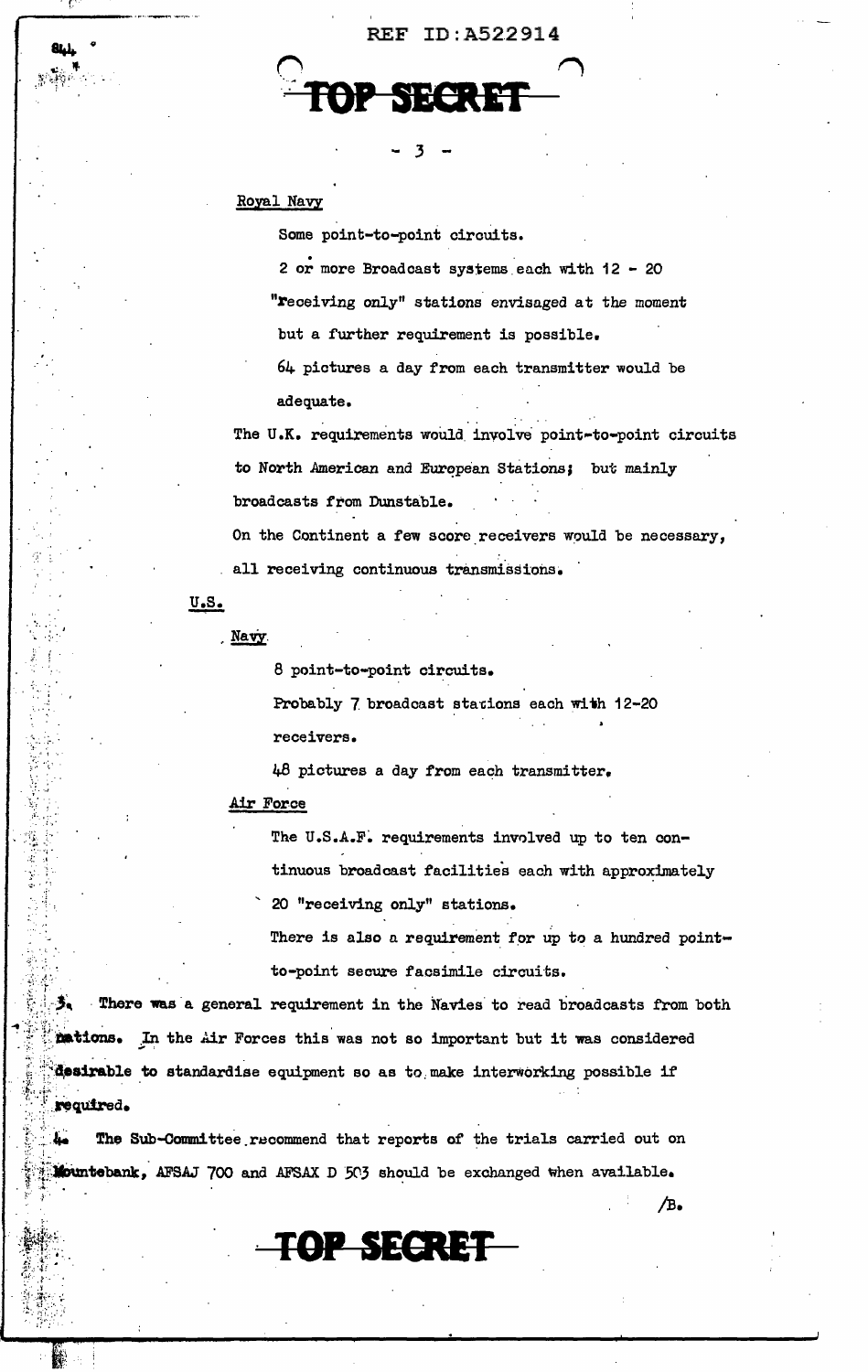844 REF ID: A522914 Cryptographic Systems for Meteorological Traffic Statement of Requirements The Sub-Committee reaffirmed the Combined and NATO requirements for weather controlled information transmitted by radio, as set out in the Report (WCS/R(2) FINAL) approved in the UK/US Communications Security Conference, 1952. These requirements are listed below: Continental and Sub-Continental weather Broadcast via CW. (Off-line  $a_{\bullet}$ crypto-equipment needed). Weather portion of Naval general (admin.) broadcast (Off-line  $b_{\bullet}$ crypto-equipment needed). Theatre Operational Weather Information disseminated by Commands to  $\mathbf{C}$ tactical units. (Preferably same crypto principle used as in para. a.).

- $d_{\bullet}$ Continental and Sub-Continental exchange of Weather Data on RATT Pt to Pt circuits (On-line crypto-equipment needed).
- Collection of Data from Ground Reporting Stations by CW  $\mathbf{e}$ 
	- (1) Intra-national only. No Combined and NATO requirement.
	- (2) Between Stations of different nations. (Off-line cryptoequipment needed. One-time pads will suffice where traffic load does not exceed 3000 groups per day). Same off-line crypto-system as for a. above.
	- Weather Reports for Aircraft

 $B_{\bullet}$ 

 $5-$ 

- (1) Reconnaissance (Off-line cryptosystem. One-time pads will meet this requirement).
- (2) Combatant mission no special weather system required.
- (3) Non-Combatant mission (preferably will be part of operational cryptosystem).

**OP SECRET** 

Weather Reports from Ground to Aircraft - (Includes requests for  $g_{\bullet}$ weather from aircraft).

/Landing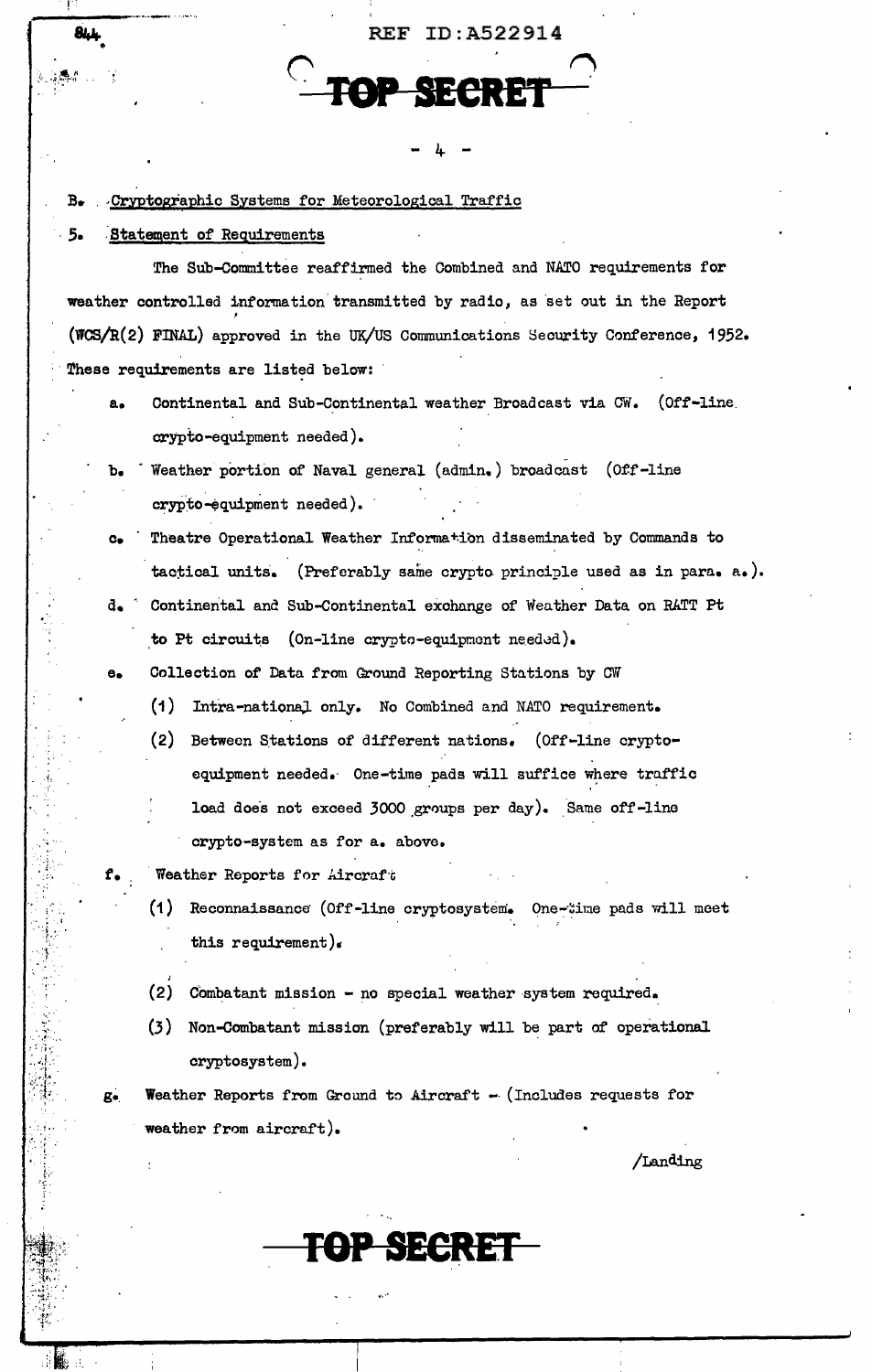Landing weather and IN-flight weather. OFF-line system needed. UCO has been accepted for Combined use on an interim basis for multi-seater aircraft.

REF ID: A522914

### $6.$ Present Status

Papers have been introduced in the CAN-UK-US J.C.-E.C.'s covering requirements in a, b, c, e,  $f(1)$  and g above. These papers provide inter alia for the use of CCM as the off-line cryptosystem.

### 7. CCM and Met. Crypto Plan

As there was no objection to the use of operational rotors with MET Key Lists, it was agreed that, taking all factors into consideration, ist July, 1954, could be treated as a reasonable date by which CCM can be in position world-wide for Combined and NATO Meteorological traffic. For reasons briefly explained in the next para. however the Sub-Committee recommend that the MET crypto plan as outlined in para. 5 should so far as possible be implemented by 1st May, 1954. Interim System 8.

Consideration was given to the argument for an interim cypher system pending the introduction of CCM for MET in the event of war occurring during the intervening period. In this event intense aerial activity on both sides would be a feature of the early phases of a general war. It was therefore necessary that security should be provided for MET information. It was noted that the S.S. Frame system could be made available by the U.K. for this purpose, but the date by which the S.S. Frame system could be in position world-wide would be only a few weeks before the CCM. It is considered inadvisable to place an interim. system in position for so short a time and moreover the distribution of the S.S. Frame would retard the distribution of the CCM. It is therefore recommended that all efforts should be concentrated on putting the CCM into position by the 1st May, 1954. It is noted that in the event of an emergency arising in the meantime, the S.S. Frame would still be available for issue to NATO with very little delay.

TOP SECRET

 $/9.$